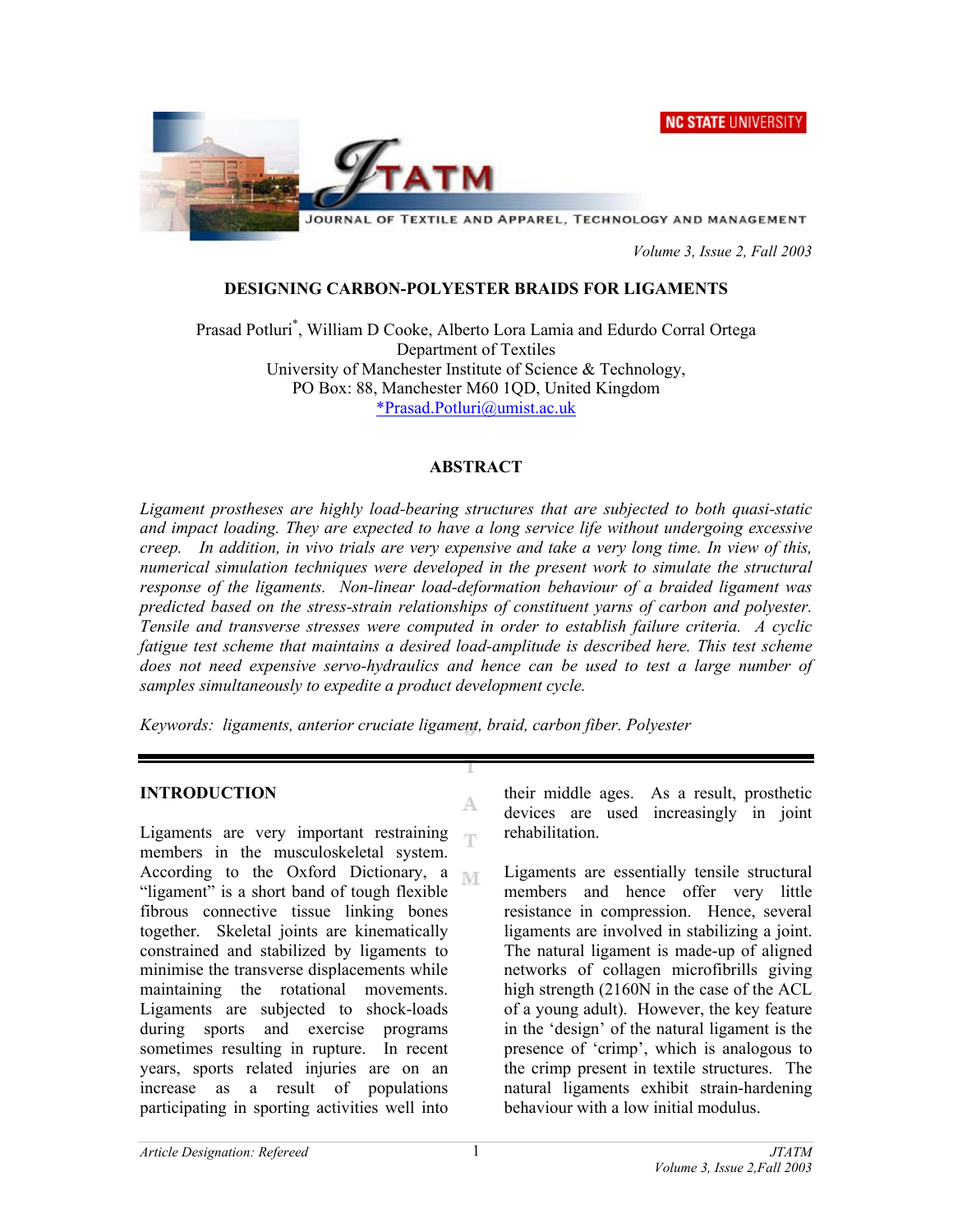#### **Anterior Cruciate Ligament in a Knee Joint**

The work presented in this paper relates to the development of prosthetic devices to replace ruptured ligaments in a knee joint. The design methodology is equally valid for other skeletal joints. The knee joint is stabilized by four principal ligaments and the patellar tendon. Two cruciate ligaments, which run from back to front and cross each other like a 'figure of eight'. These ligaments also absorb forward and backward shocks on the joint. Two collateral

ligaments, which run up either side of the knee joint, provide lateral stability to the joint (Figure 1). The anterior cruciate ligament (ACL) is the most frequently injured, as it takes about 75% of the anterior shock load, and hence is the prime candidates for repair or prosthetic augmentation [1]. Although significant progress has been made towards understanding the anatomy, composition, biomechanics and healing of the ACL, today there is still no graft or prosthesis ideally suited for ACL reconstruction [2].



*Figure 1: Knee Joint*

T

M

# *DESIGN CONSIDERATIONS*

The main design consideration should be to mimic the behaviour of a natural ligament. This is partly evident from the fact that almost all the ligament prostheses are made of fibers formed into rope-like structures. However, a number of early devices were designed mainly for ultimate strength rather than to match the load-extension behaviour of a natural ligament. For example, the Apex ligament was made with a parallel bundle of polyester fibers [3]. This ligament does not exhibit low initial modulus due to

the absence of crimp, and so is prone to abrasion failure. Richards Polytex ligament, made with UHMW polyethylene, was totally unsuitable as it exhibits excessive creep [4]. The Stryker-Meadox ligament was manufactured from polyester fiber bundles with a knitted outer sleeve [5]. The Leeds-Keio ligament had an open polyester weave in the form of a flat tube. Although the initial results were good, longer term results were disappointing in comparison to the use of a patellar tendon graft [6]. A number of problems with the earlier ligaments would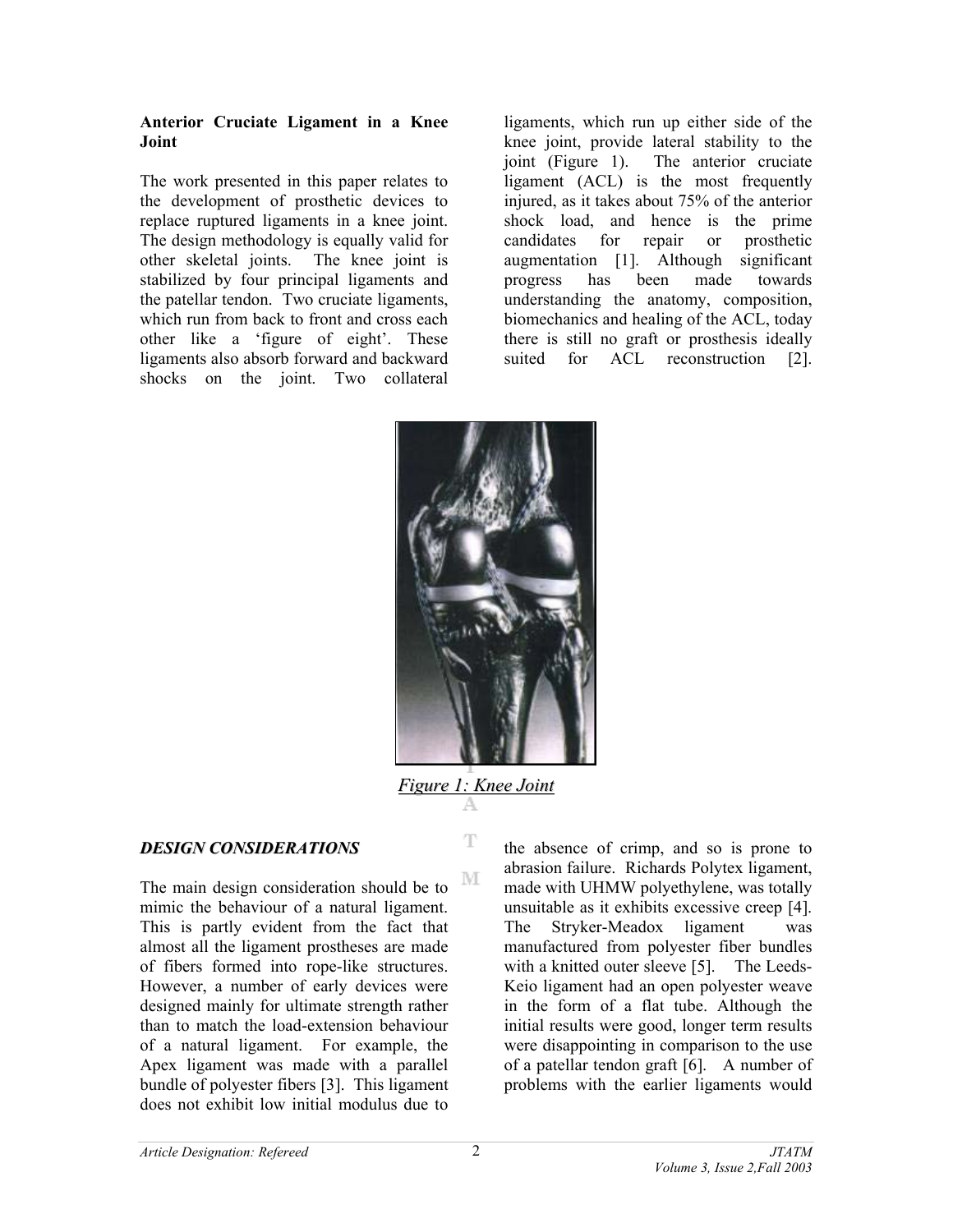have been avoided if proper design steps were followed.

The authors identified the following design criteria:

- 1. The load-elongation curve should be similar to that of a natural ligament with low initial modulus. The modulus should increase with increasing load.
- 2. The load to failure should be comparable to that of a natural ligament. For example, load to failure of a typical young adult ACL is 2160N.
- 3. Creep or inelastic deformation should be kept to a minimum in order to avoid joint laxity.
- 4. The fatigue cycle life of a ligament is very important. For example, 6 million cycles is approximately equivalent to 4 years *in vivo*.
- 5. The ligament should have good resistance to abrasion against bones and joints [7].
- 6. The ligament should promote strong aligned tissue in-growth.

A number of commercial prostheses have failed to match the performance of the natural ACL resulting in post-operative failures and complications [8]. Most of these problems could have been avoided if T accurate structural and life predictions had A been made prior to clinical use. In order to improve the design process for ACL Ŧ prostheses the authors have developed the modelling of the load-elongation behaviour **N/F** until failure.

# *CARBON-POLYESTER BRAIDED LIGAMENT PROSTHESIS*

Load-elongation behaviour of textile structures, especially woven and braided, is similar to that of a natural ligament. They exhibit low modulus during the initial stages; modulus increases gradually with decrimping in the loading direction and reaches a maximum value. In addition, textile structures are less prone to abrasion in comparison to straight fiber bundles. Braiding is a preferred route for producing narrow rope-like structures. All the yarns in a braided structure share the axial load while only half the yarns (warp) share the axial load in a woven structure.

McLeod [8] reported the development of carbon-polyester ligament prosthesis, known as Active Bioprosthetic Composite (ABC). This prosthesis was constructed using 24 strands of carbon-polyester braided structure, referred in this paper as 'unit material'. The unit material is formed by over-braiding four strands of polyester yarn over a strand of carbon fibre tow (Figure 2). During the over braidingprocess, the core fibres are disposed into a flat zigzag configuration. The degree of zigzag may be varied by adjusting the relative tensions of the core (carbon) and braid (polyester) yarns. A large number of structural and process parameters can be adjusted to achieve the desired loaddeflection characteristic for the braided structure. Hence it is important that an accurate mechanical model be developed that is capable of dealing with the material and geometrical non-linearity.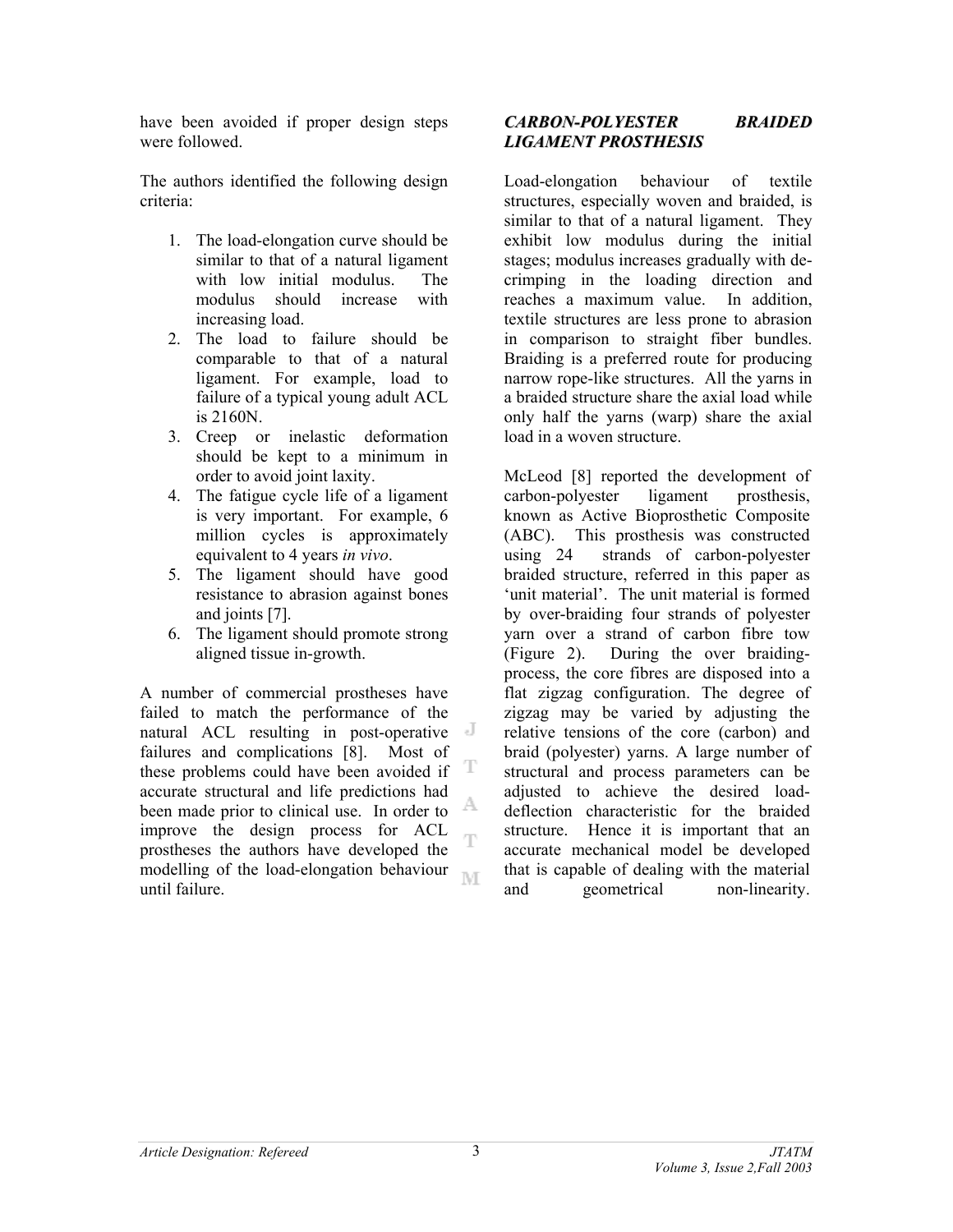

## *MODELING THE LOAD-ELONGATION BEHAVIOUR*

The mechanical modelling aims to predict the load-elongation behaviour of the braided unit material and hence the entire ligament, based on the constituent material properties and the braid geometry.

Fiber assemblies are extremely difficult to model using Finite Element Methods (FEM) that are traditionally used for bulk materials. These materials undergo large deformations and behave in a non-linear manner. In addition, it is not convenient to model the  $\Gamma$ material discontinuities that exist in fibrous assemblies, using commercial FEM T packages. In the present work, finitedeformation based numerical modelling is A used. A 'unit cell' (unit repeat of the braid, length between two points of intersection) is subjected to a finite deformation  $(\delta_u)$ , and the resulting forces and stresses are analysed during the entire stress-strain cycle.

Modelling the load-elongation of the braid Figure 3 shows three distinct phases of deformation. During Phase 1, the polyester braid mainly generates the force, while the carbon core undergoes a slight change in curvature. The carbon core undergoes decrimping during Phase 2 until it straightens. During Phase 3, the carbon core takes an increasing share of the load until the mechanical properties are dominated by the mechanical performance of the carbon component.

 $\mathbb T$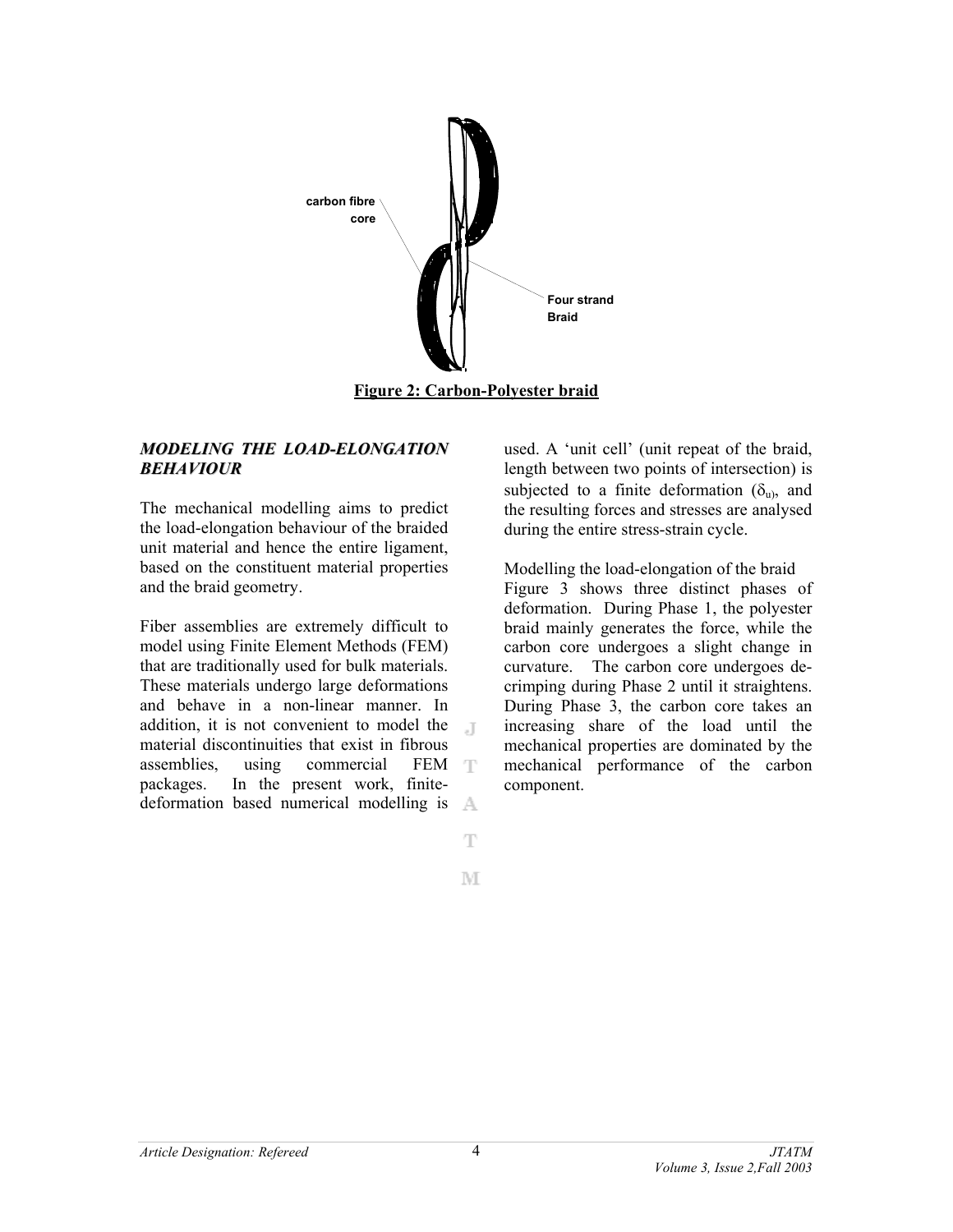

**Figure 3: Kinematic model of the deformation process** 

A

 $\mathbb T$ 

M

### *Phase 1*

The carbon filament tow is crimped and slack and hence does not take a significant load. The structure continues in this condition until the gap (initial value 0.086 mm) becomes zero (Figure 2). During this phase the polyester braid is subjected to stretching, and there are J no contact forces between polyester and carbon structures.

$$
\varepsilon_{P} = \varepsilon_{b} \left[ \frac{1}{1+c} \right]^{2} \left[ \frac{1+\varepsilon_{b}}{1+\varepsilon_{P}} \right]^{2}
$$
 (1)

where,  $\varepsilon_c = 0$ 

> $\varepsilon_p$  = strain in the polyester fibres

> $\varepsilon_c$  = strain in carbon fibres  $\varepsilon_{\rm b}$  = strain in polyester braid(=strain of the unit material)

 $c =$  crimp ratio of the polyester yarns

During the stretching of the unit material, the helix angle decreases, and is dependant on the new strain values. The calculation proceeds until the gap is equal to zero. The force generated along the axis of the braid is:

$$
F_b = 4A_p f(\varepsilon_p) \cdot \cos \theta
$$
  
(3)

where,

 $F_b$  = force along the polyester braid

 $A_p$  = cross-sectional area of the polyester

 $f(\varepsilon_p)$  = 5<sup>th</sup> order polynomial stress-strain relation of polyester fibres.(Figure 4)

 $\theta$  = helix angle of the braid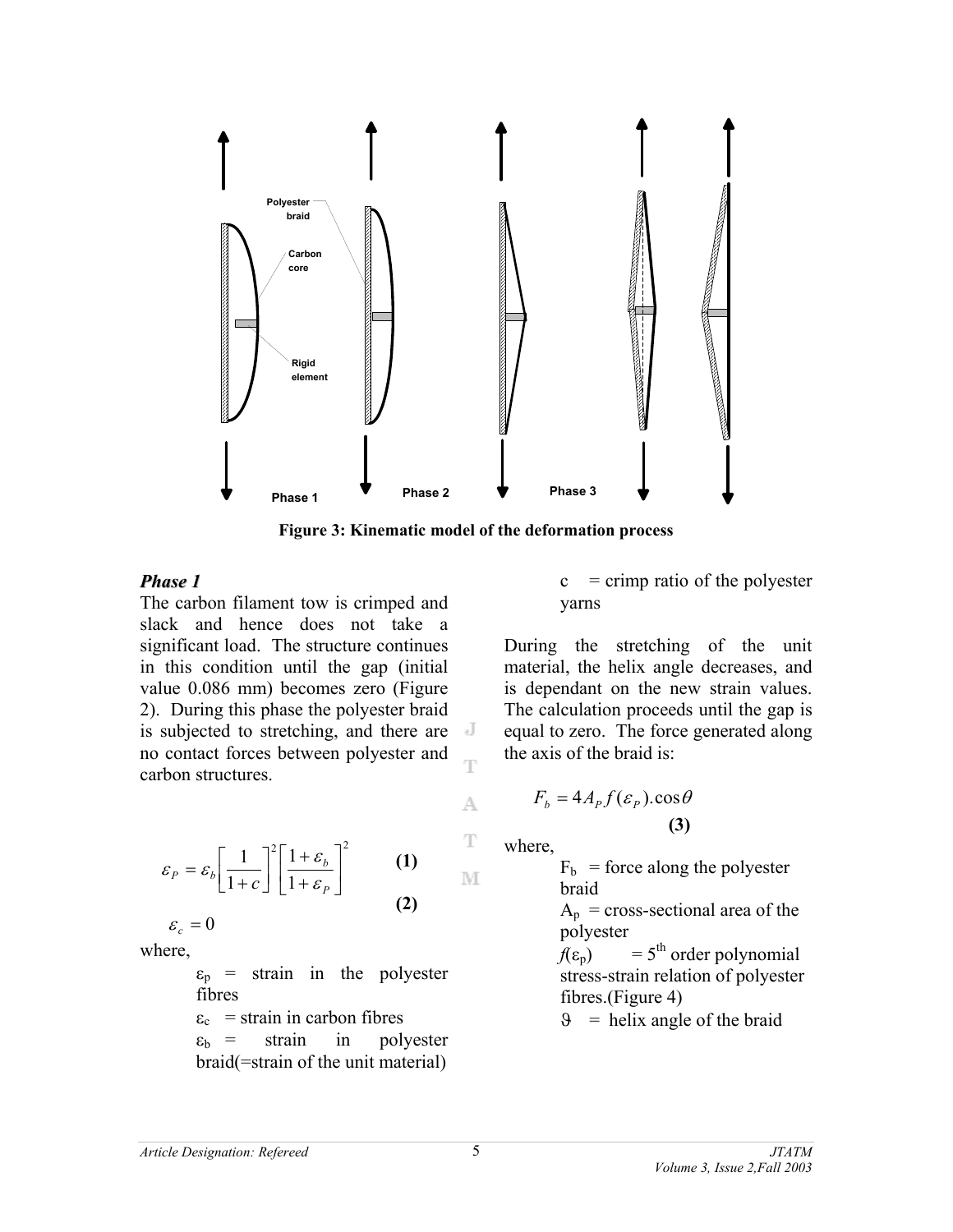





*Phase 2* 

 $\mathsf{K}_{\scriptscriptstyle{\mathsf{c}}}$ 

 $\mathsf{K}_{\scriptscriptstyle{\mathsf{c}}}$ 

During the second phase, the gap between the polyester and carbon strands is zero, but the carbon tow is still slack. While the polyester braid is stretching, the carbon tow is subjected to bending and hence loses its curvature. The carbon tow, within a unit cell, may be assumed as

a *chord* with a constant curvature. The vertical force generated due to bending of the carbon tow is

$$
F_{CV} = \frac{EI}{h} (\kappa - \kappa_o)
$$
 (4)

where,

**F**

 $\mathsf{K}_{\mathsf{com}}$ 

 $EI$  = flexural rigidity of the carbon tow.  $h =$  centre distance between polyester braid and carbon core

<sup>κ</sup> *= radius of curvature* <sup>κ</sup>*<sup>o</sup> = initial radius of curvature*

#### *Phase 3*

During this phase, the polyester braid does not remain straight but deforms into a sawtooth geometry as shown in Figure 5. The resulting position depends on the equilibrium of forces.

 $K_b$  and  $K_c$  are non-linear tension springs representing the polyester braid and the carbon core.

 $K_{com}$  is a compressional spring to represent the lateral compression between the polyester braid and the carbon core.

For a given strain value of the unit material  $(\varepsilon_{\rm u})$ , one can compute the forces from the geometry and the non-linear material properties.

However, the geometry of the unit cell will change due to a new equilibrium of the forces, and hence it must be solved iteratively.

J

A

 $\mathbb T$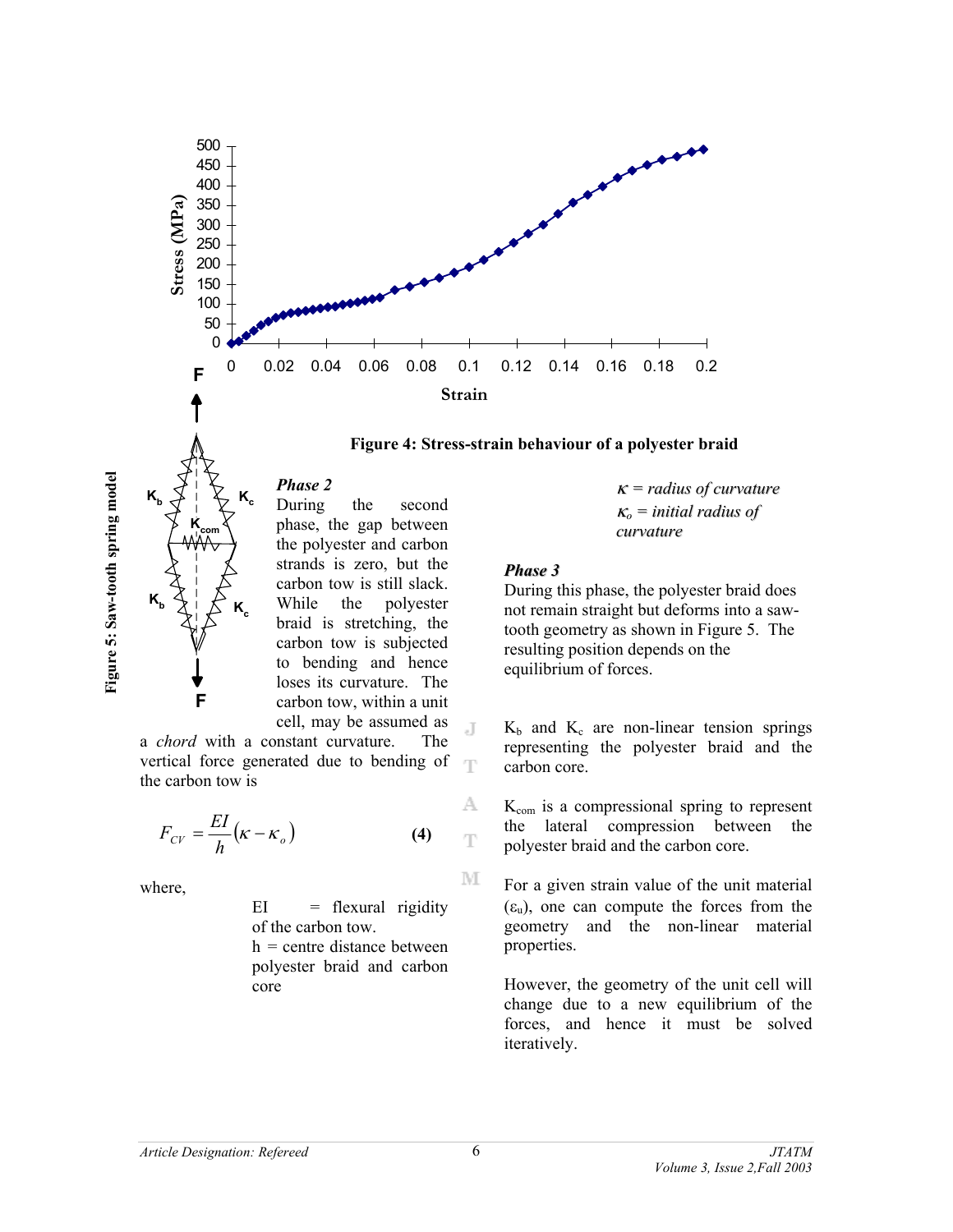#### *Force-strain relation*

From Figure 6 it can be seen that the computed force-strain relation of the unit material closely follows that of the experimental curve which was generated in the laboratory using a universal mechanical tester. The force-strain curve shows a characteristic bi-linear relation with a smooth changeover between the two phases.

The first phase up to about 0.04 strain is dominated by the stress-strain behaviour of the polyester braid, while the final part of the curve is dominated by that of the carbon core. It may be observed from the graph that the computed curve has a longer transition than the experimental curve. This is due to simplifications made to the model.



*Figure 6: Theoretical and experimental stress-strain behaviour of a carbon-polyester unit material*

### **Criteria for Failure**

The tensile and transverse stresses generated in the polyester and carbon fibres (Figure 7 and Figure 8) can be computed from the numerical model. At failure, the carbon fibres are subjected to a tensile stress of 1800MPa, which is only 45% of their tensile strength. Similarly, polyester fibres are

subjected to a tensile stress of 260MPa, which is about 50% of their tensile strength. Clearly, the mode of failure is due to applied forces other than tensile ones. Carbon fibres are weak in the transverse direction, and transverse strength data is seldom published. From the numerical model (Figure 7), it can be observed that carbon fibres have an average shear stress of 135MPa at the widest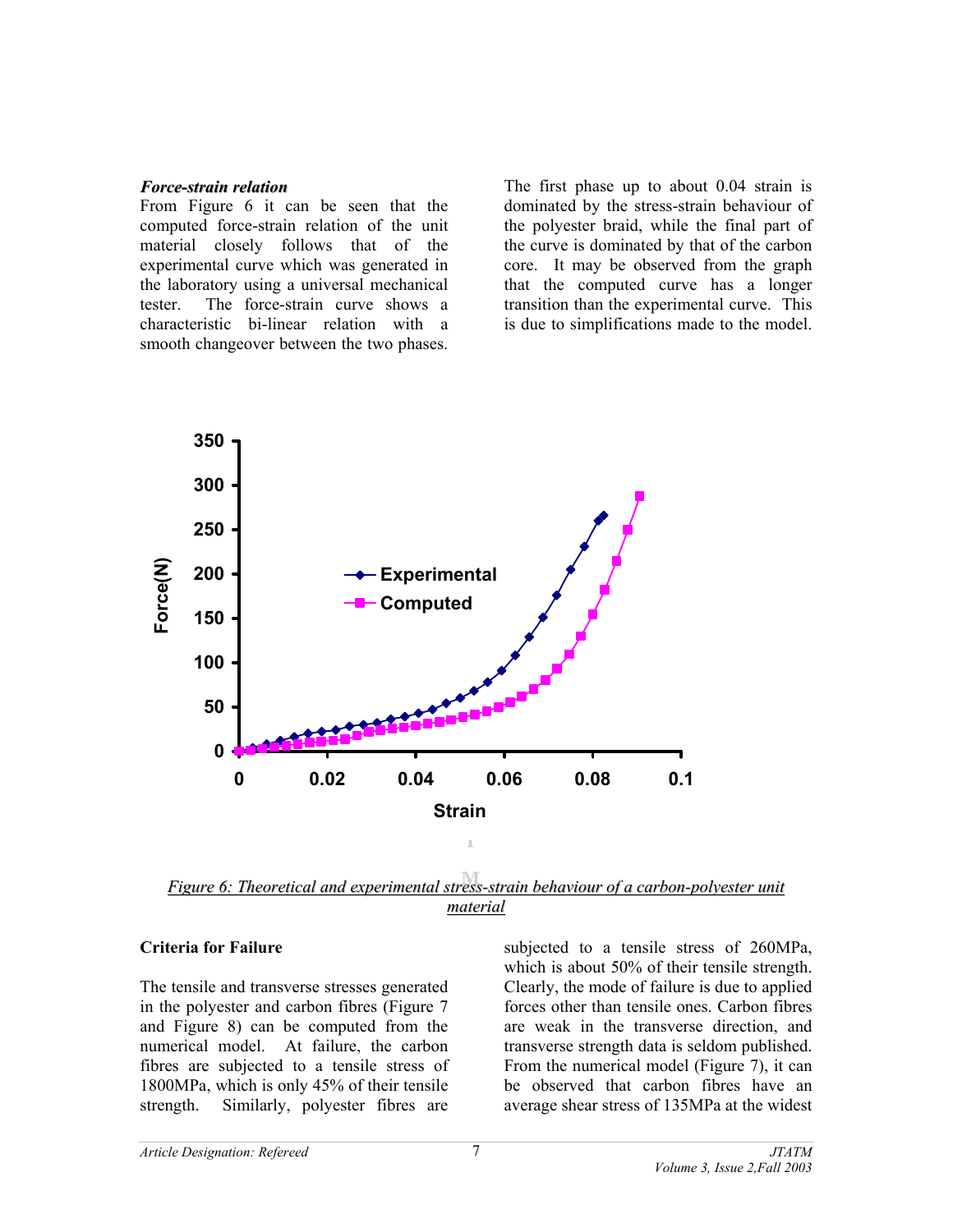point on the unit material, where failure is normally observed. This compares to the short beam shear strength of a carbon fibre composite at about 124MPa, as supplied by the carbon fibre manufacturer.

During 5 years of clinical use of the Surgicraft ABC ligament in the period 1985- 90, McLeod [9] reported an overall failure rate of approximately 12%. The majority of these failures occurred within 6 months of implantation and was shown by mode of failure analysis to be caused by incorrect anterior placement of the tibial exit hole [10]. Following the development of an

accurate positioning jig [11], the number of early breaks was drastically reduced. Nevertheless unexplained breaks in wellestablished prostheses continued to occur despite the fact that the nominal (design) tensile strength of the ABC ligament was greater than that of a young healthy adult. The tensile strength of a ligament with 24 strands is 6.4 kN compared to the strength of a natural ligament at 2.2 kN. The numerical analysis reported here suggests that the transverse shear loads that develop within the braid structure during normal tensile loading could have contributed to a proportion of these breaks.

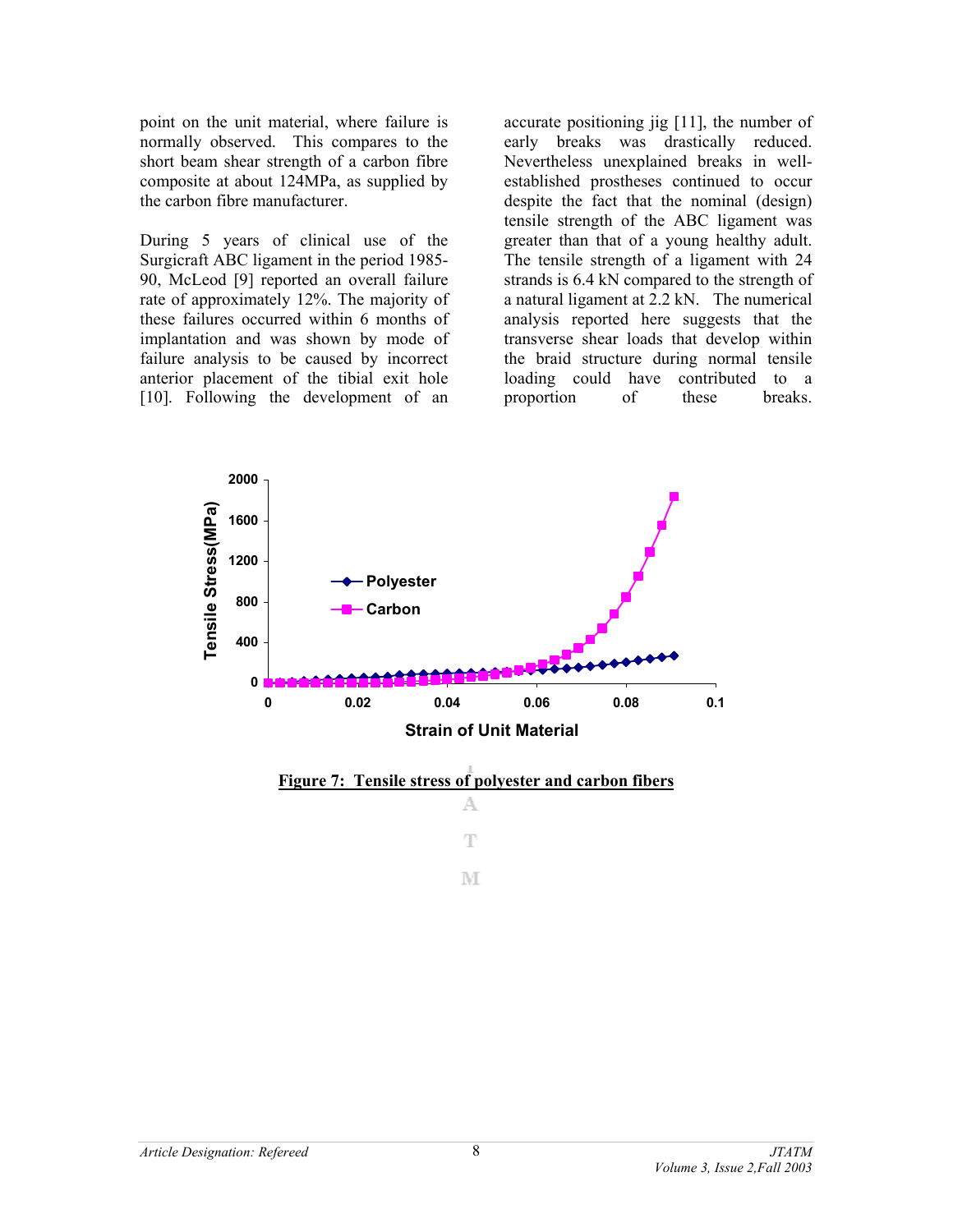

**Figure 8: Transverse stresses in polyester and carbon fibers**

## **DEVELOPMENT OF FATIGUE TESTING SYSTEM**

In addition to structural modelling, it is important to conduct fatigue testing of a large number of samples to establish the service life of a prosthetic ligament. Servohydraulic test systems, commonly used at present, are very expensive, they apply a displacement amplitude rather than a load amplitude and hence need periodic  $\Box$ adjustments to the test cycle as the sample experiences creep deformation. Furthermore, they need to be carried-out at low frequency, 1Hz in order to avoid A heating. A test program involving a large T number of samples can therefore take a very long time. M

The authors have developed a novel, inexpensive electro-mechanical device for fatigue testing. This device, working on the principle of a moment arm applied by an oscillating mass, applies a load-amplitude and hence does not need any adjustments during the testing procedure. The level of creep can be continuously monitored. In addition, a static load can be applied for a specific duration if desired by simply switching off the machine. Perhaps, the

greatest advantage of the new device is that a series of loading positions can be built at a limited cost. This can expedite the test program by running several specimens simultaneously under identical conditions. The new system has the following advantages that may be summarised as follows:

- 1. It operates with a constant load cycle, rather than a displacement cycle.
- 2. It does not need expensive load cells.
- 3. It is possible to have a bank of testing positions so that several specimens can be run at the same time.
- 4. It does not rely on conventional servo-hydraulic power packs which consume high energy.
- 5. If desired, a simple static load can be applied over a specified duration so as to measure creep as part of the test protocol. This can be achieved simply by switching off the machine at the set position which gives the desired static load.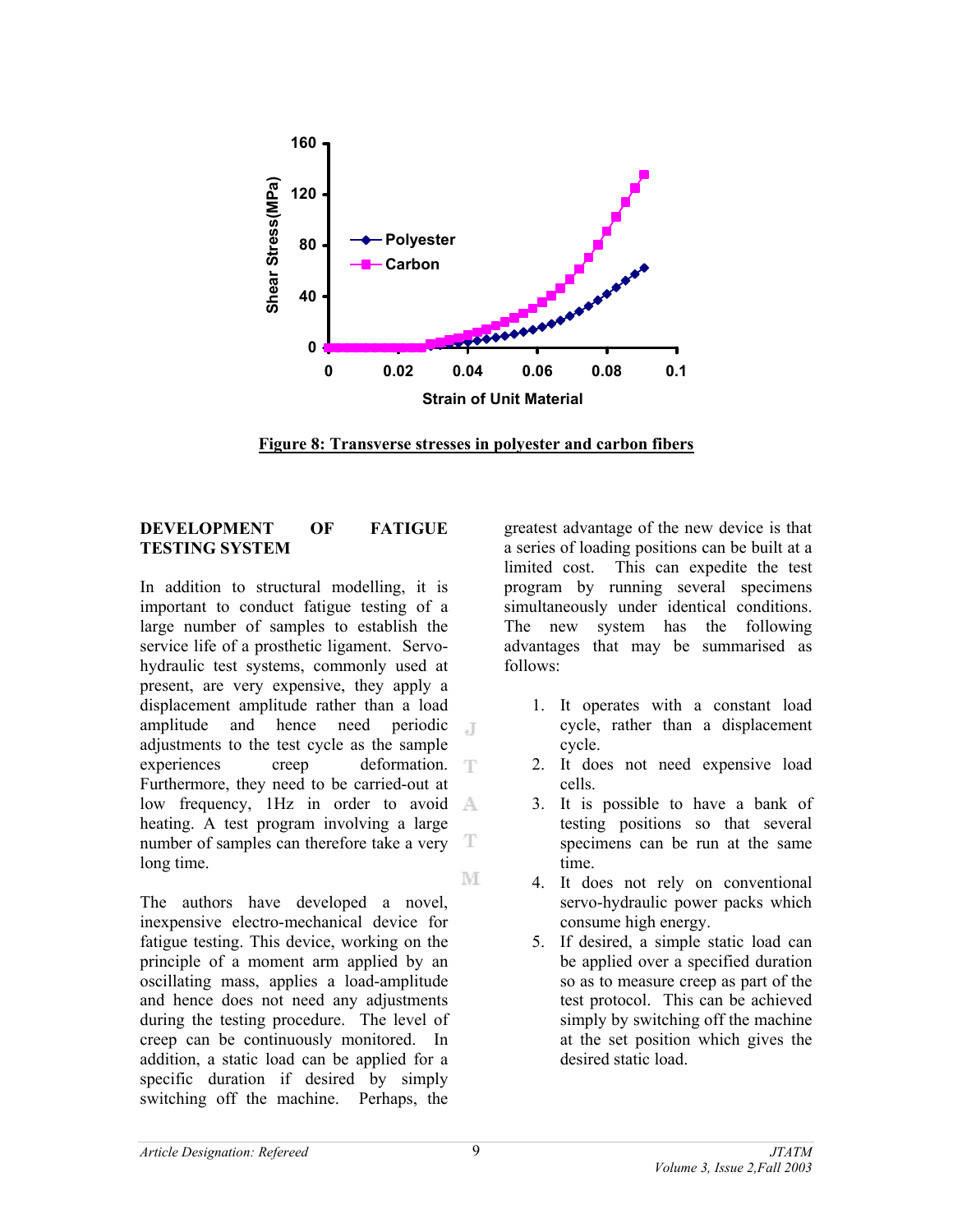Cyclic fatigue testing of a ligament prosthesis can be conducted between a load amplitude of 40 and 280 N at a frequency of 1Hz. The expected cyclic life is 6.3 million cycles, which represents about 4 years in vivo. The fatigue test machine developed in the present work is shown in Figure 7. The ligament prosthesis is mounted between a fixed point and a loading arm. A dead weight slides along the loading arm,

actuated by a crank mechanism. The tensile force applied on the ligament is proportional to the distance of the dead weight from the pivot. Hence the load amplitude can be set by adjusting the displacement amplitude of the sliding dead weight. A load cell built into the fixed end is connected to a PC to monitor the load cycle and to count the number of cycles. Figure 10 shows a typical load cycle.



**Figure 9: Prosthetic ligament fatigue test machine**

 $\mathbb T$ M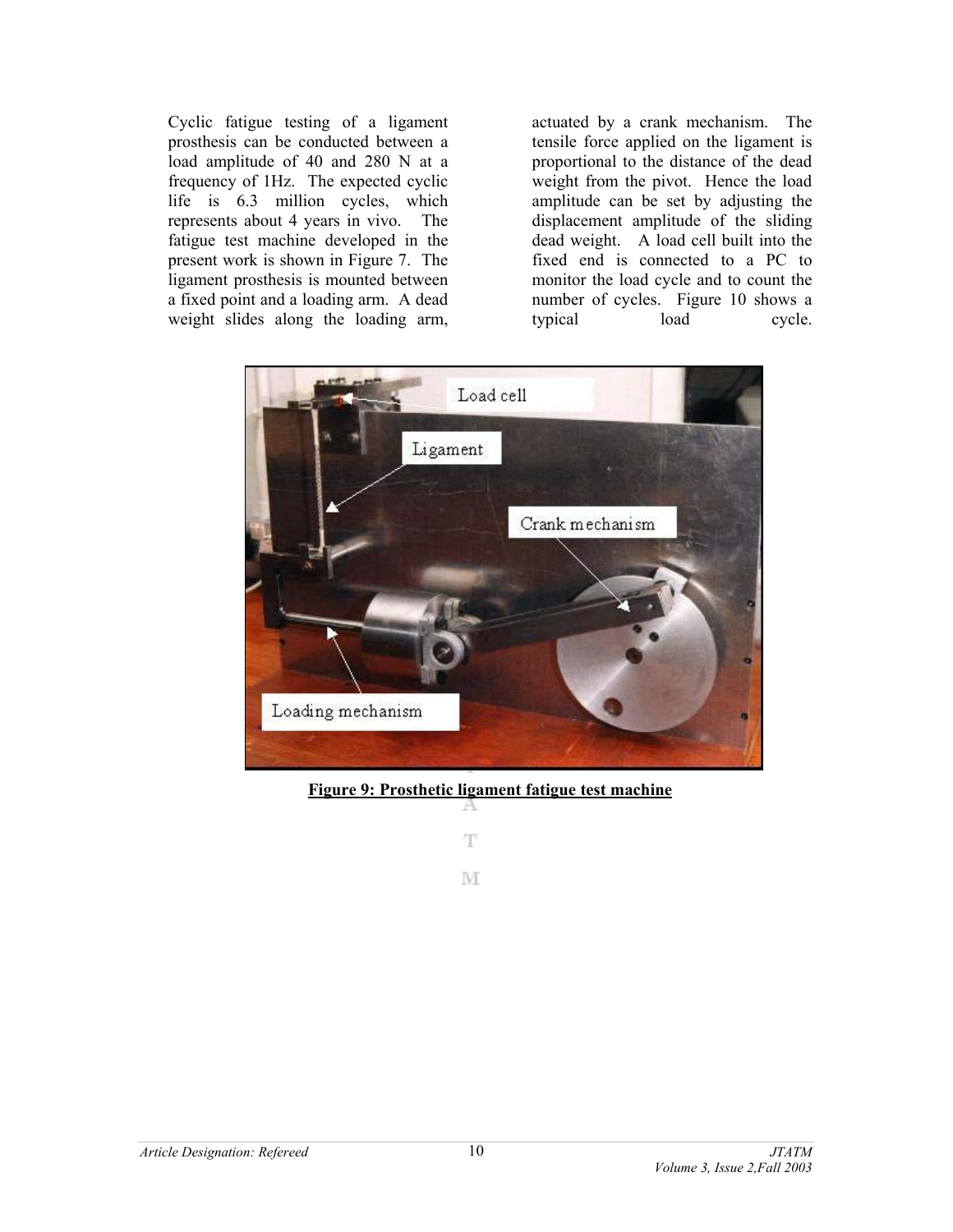

**Figure10: Typical load cycle**

## **DISCUSSION**

This paper describes research that has identified three important issues in the design and development of an ACL Æ prosthesis, namely, modelling the loaddeformation behaviour, establishing the failure criteria, and fatigue testing to estimate the service life. A 'unit cell' of A. the braided structure has been modelled, using a combination of springs, rigid rod  $\top$ and gap elements. A computer model has been developed from first principles **N** rather than using third-party software. This approach has assisted in the phenomenological understanding of the deformation process, and hence facilitated its use as a design tool. A number of additional refinements can easily be made to the model. For example, one could include a distributed contact force between the braid and the core rather than assume a single contact point. This would take into account the

compresional strain at the contact point. The computer model predicts that the ligament may fail due to transverse stresses. A further investigation into the failure analysis is required. In the fatigue test rig, the prosthetic device is mounted between two points along a straight line. This should be modified to simulate the actual path and geometry of the prosthesis through the knee joint.

## **References:**

- 1. Butler DL, Noyes FR and Grood ES, Ligamentous restraints to anterior-posterior drawer in the human knee: A biomechanical study*, J Bone Joint Surgery,* 62A: 259-270 (1980).
- 2. Dunn MG, Anterior Cruciate Ligament Prosthesis in Encyclopaedia of Sports Medicine and Science, Fahey, TD (Ed.)